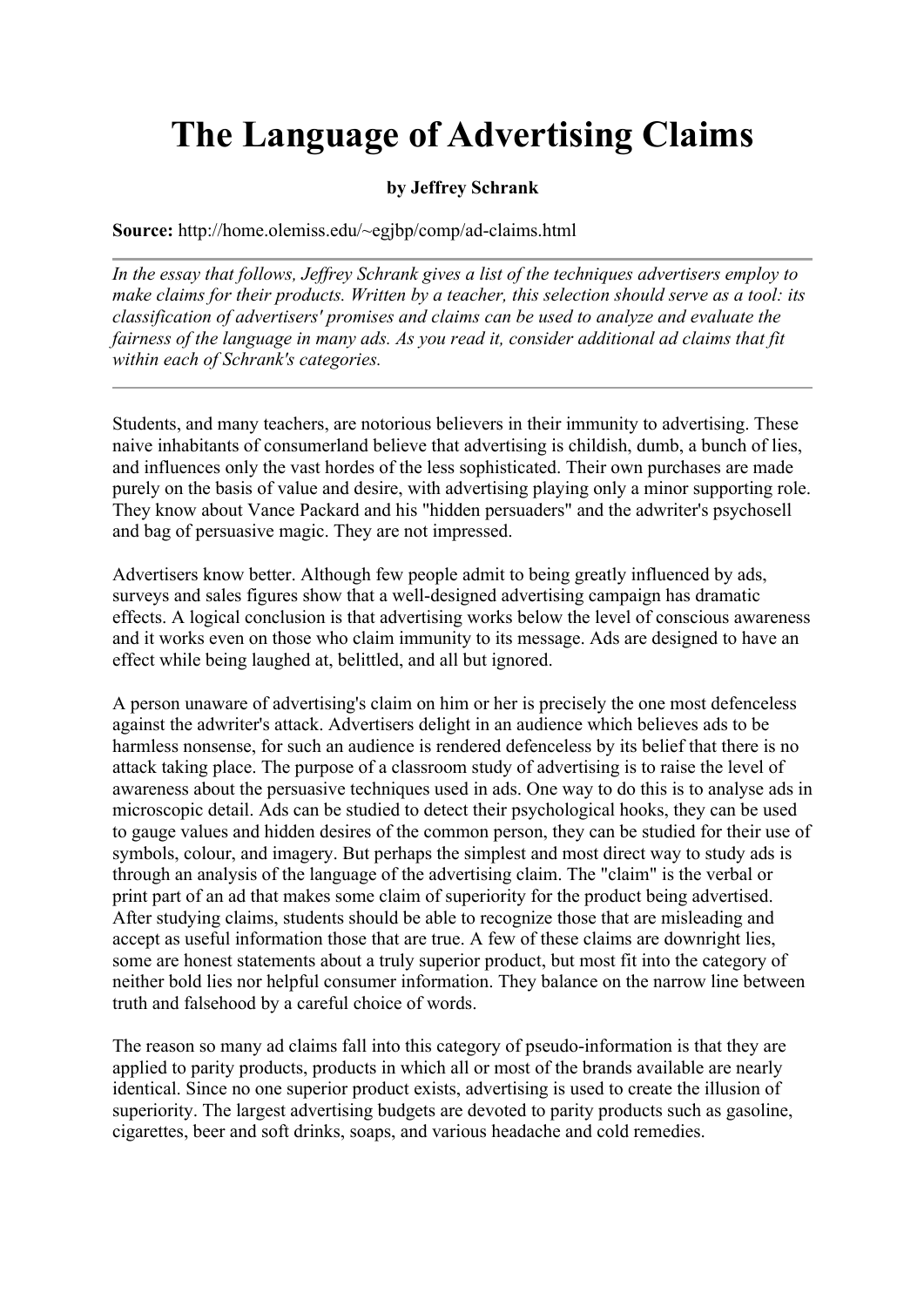The first rule of parity involves the Alice in Wonderlandish use of the words "better" and "best." In parity claims, "better" means "best" and "best" means "equal to." If all the brands are identical, they must all be equally good, the legal minds have decided. So "best" means that the product is as good as the other superior products in its category. When Bing Crosby declares Minute Maid Orange Juice "the best there is" he means it is as good as the other orange juices you can buy.

The word "better" has been legally interpreted to be a comparative and therefore becomes a clear claim of superiority. Bing could not have said that Minute Maid is "better than any other orange juice." "Better" is a claim of superiority. The only time "better" can be used is when a product does indeed have superiority over other products in its category or when the better is used to compare the product with something other than competing brands. An orange juice could therefore claim to be "better than a vitamin pill," or even "the better breakfast drink."

The second rule of advertising claims is simply that if any product is truly superior, the ad will say so very clearly and will offer some kind of convincing evidence of the superiority. If an ad hedges the least bit about a product's advantage over the competition you can strongly suspect it is not superior--may be equal to but not better. You will never hear a gasoline company say "we will give you four miles per gallon more in your care than any other brand." They would love to make such a claim, but it would not be true. Gasoline is a parity product, and, in spite of some very clever and deceptive ads of a few years ago, no one has yet claimed one brand of gasoline better than any other brand.

To create the necessary illusion of superiority, advertisers usually resort to one or more of the following ten basic techniques. Each is common and easy to identify.

# **1. THE WEASEL CLAIM**

A weasel word is a modifier that practically negates the claim that follows. The expression "weasel word" is aptly named after the egg-eating habits of weasels. A weasel will suck out the inside of an egg, leaving it appear intact to the casual observer. Upon examination, the egg is discovered to be hollow. Words or claims that appear substantial upon first look but disintegrate into hollow meaninglessness on analysis are weasels. Commonly used weasel words include "helps" (the champion weasel); "like" (used in a comparative sense); "virtual" or "virtually"; "acts" or "works"; "can be"; "up to"; "as much as"; "refreshes"; "comforts"; "tackles"; "fights"; "come on"; "the feel of"; "the look of"; "looks like"; "fortified"; "enriched"; and "strengthened."

#### *Samples of Weasel Claims*

"*Helps control* dandruff *symptoms* with *regular use*." The weasels include "helps control," and possibly even "symptoms" and "regular use." The claim is not "stops dandruff."

"Leaves dishes *virtually* spotless." We have seen so many ad claims that we have learned to tune out weasels. You are supposed to think "spotless," rather than "virtually" spotless.

"Only half the price of *many* color sets." "Many" is the weasel. The claim is supposed to give the impression that the set is inexpensive.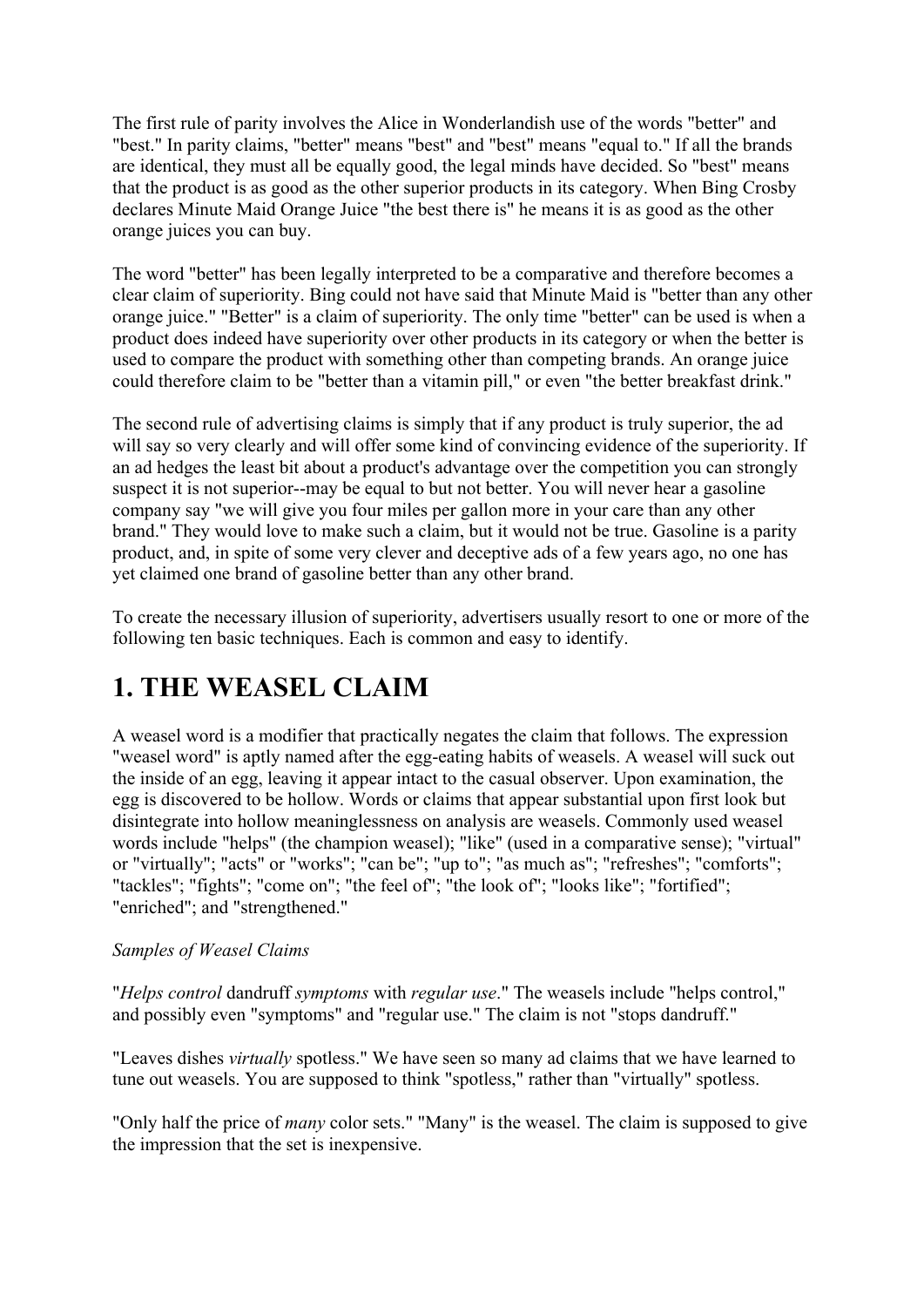"Tests confirm one mouthwash *best* against mouth odor."

"Hot Nestlés cocoa is the very *best."* Remember the "best" and "better" routine.

"Listerine *fights* bad breath." "Fights," not "stops."

"Lots of things have changed, but Hershey's *goodness* hasn't." This claim does not say that Hershey's chocolate hasn't changed.

"Bacos, the crispy garnish that tastes just *like* its name."

# **2. THE UNFINISHED CLAIM**

The unfinished claim is one in which the ad claims the product is better, or has more of something, but does not finish the comparison.

#### *Samples of Unfinished Claims*

"Magnavox gives you more." More what?

"Anacin: Twice as much of the pain reliever doctors recommend most." This claim fits in a number of categories but it does not say twice as much of what pain reliever.

"Supergloss does it with more color, more shine, more sizzle, more!"

"Coffee-mate gives coffee more body, more flavor." Also note that "body" and "flavor" are weasels.

"You can be sure if it's Westinghouse." Sure of what?

"Scott makes it better for you."

"Ford LTD--700% quieter."

When the FTC asked Ford to substantiate this claim, Ford revealed that they meant the inside of the Ford was 700% quieter than the outside.

# **3. THE "WE'RE DIFFERENT AND UNIQUE" CLAIM**

This kind of claim states that there is nothing else quite like the product being advertised. For example, if Schlitz would add pink food colouring to its beer they could say, "There's nothing like new pink Schlitz." The uniqueness claim is supposed to be interpreted by readers as a claim to superiority.

*Samples of the "We're Different and Unique" Claim*

"There's no other mascara like it."

"Only Doral has this unique filter system."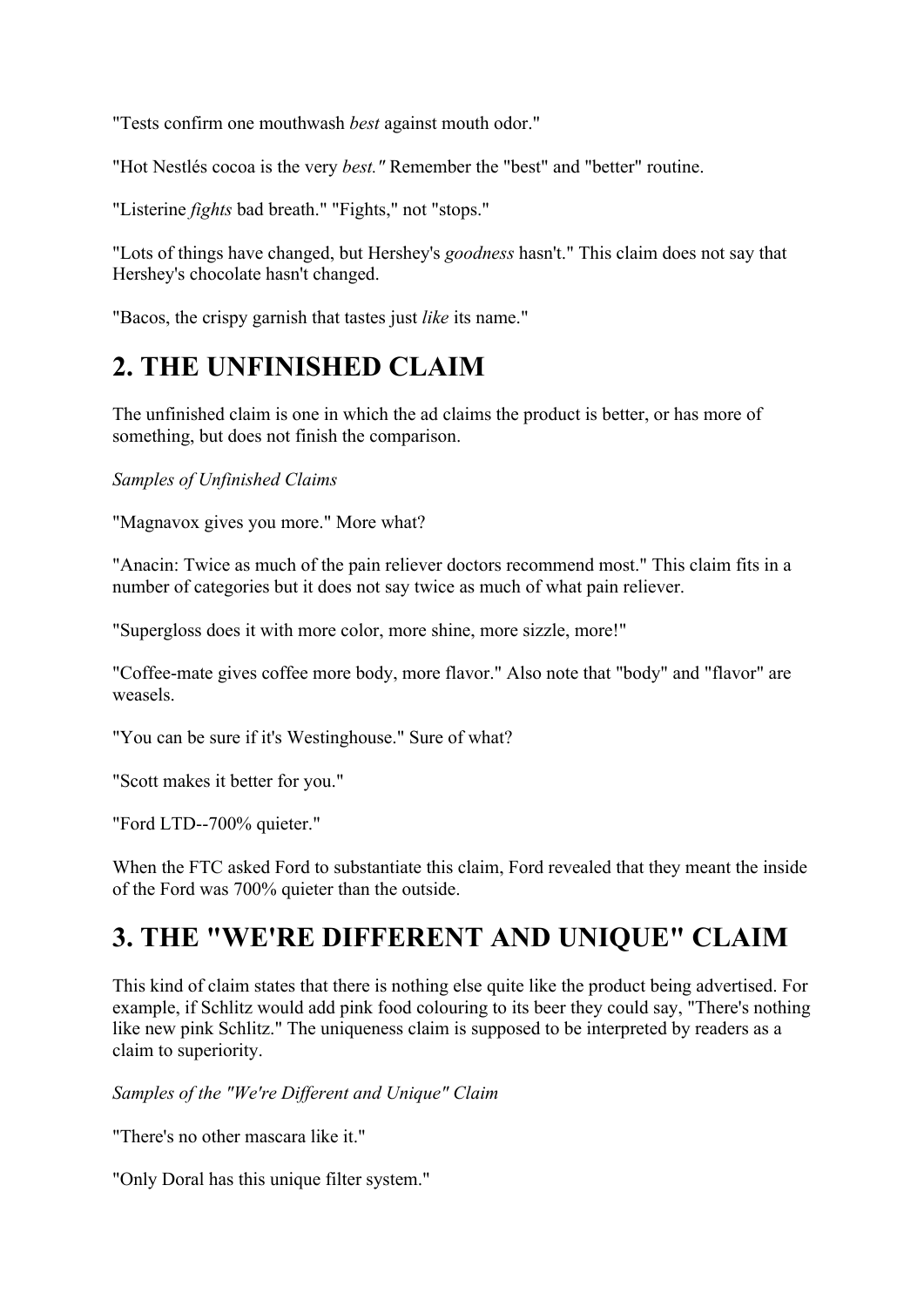"Cougar is like nobody else's car."

"Either way, liquid or spray, there's nothing else like it."

"If it doesn't say Goodyear, it can't be polyglas." "Polyglas" is a trade name copyrighted by Goodyear. Goodrich or Firestone could make a tire exactly identical to the Goodyear one and yet couldn't call it "polyglas"--a name for fiberglass belts.

"Only Zenith has chromacolor." Same as the "polyglas" gambit. Admiral has solarcolor and RCA has accucolor.

# **4. THE "WATER IS WET" CLAIM**

"Water is wet" claims say something about the product that is true for any brand in that product category, (for example, "Schrank's water is really wet.") The claim is usually a statement of fact, but not a real advantage over the competition.

*Samples of the "Water is Wet" Claim*

"Mobil: the Detergent Gasoline." Any gasoline acts as a cleaning agent.

"Great Lash greatly increases the diameter of every lash."

"Rheingold, the natural beer." Made from grains and water as are other beers.

"SKIN smells differently on everyone." As do many perfumes.

# **5. THE "SO WHAT" CLAIM**

This is the kind of claim to which the careful reader will react by saying "So What?" A claim is made which is true but which gives no real advantage to the product. This is similar to the "water is wet" claim except that it claims an advantage which is not shared by most of the other brands in the product category.

*Samples of the "So What" Claim*

"Geritol has more than twice the iron of ordinary supplements." But is twice as much beneficial to the body?

"Campbell's gives you tasty pieces of chicken and not one but two chicken stocks." Does the presence of two stocks improve the taste?

"Strong enough for a man but made for a woman." This deodorant claims says only that the product is aimed at the female market.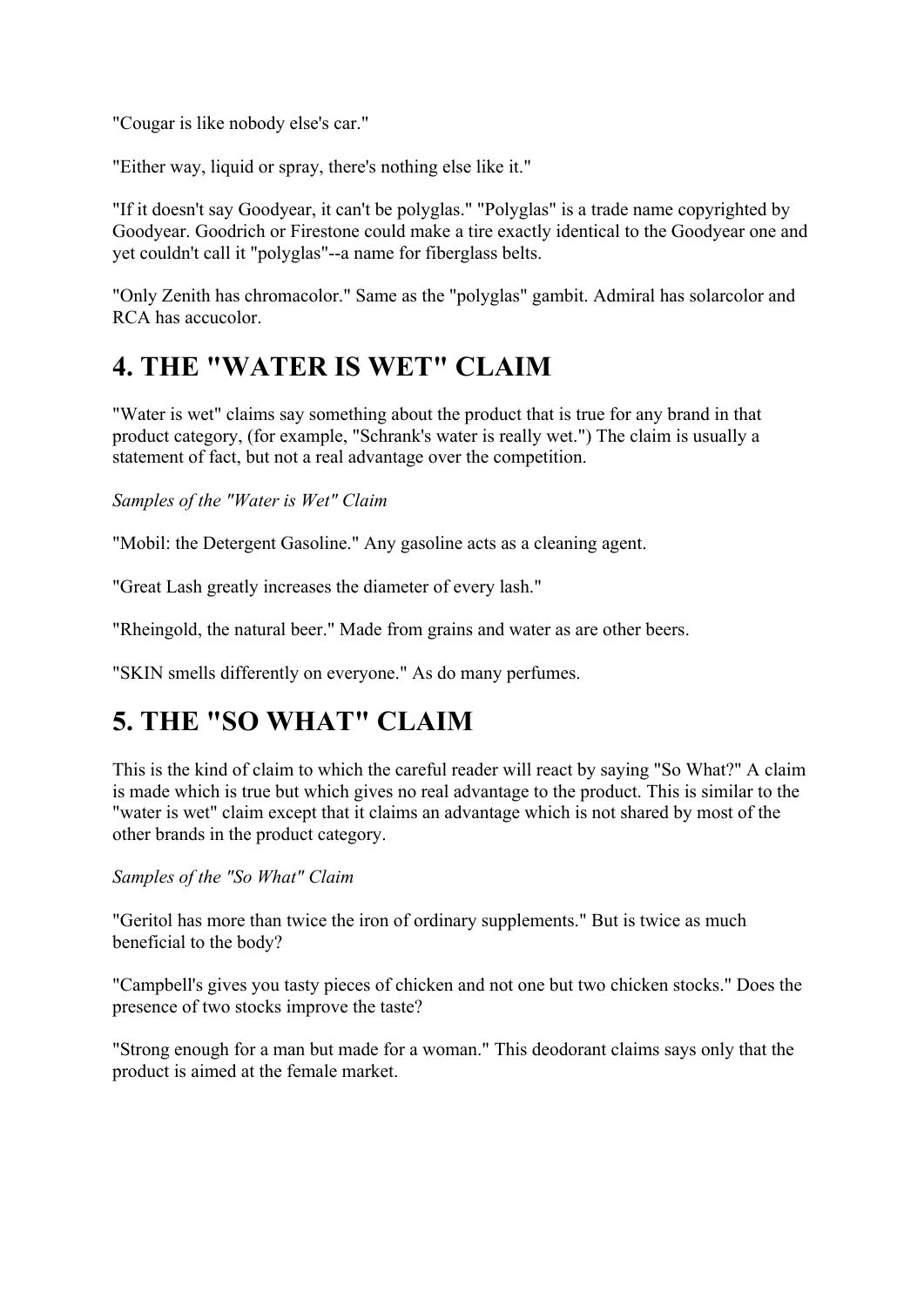# **6. THE VAGUE CLAIM**

The vague claim is simply not clear. This category often overlaps with others. The key to the vague claim is the use of words that are colourful but meaningless, as well as the use of subjective and emotional opinions that defy verification. Most contain weasels.

#### *Samples of the Vague Claim*

"Lips have never looked so luscious." Can you imagine trying to either prove or disprove such a claim?

"Lipsavers are fun--they taste good, smell good and feel good."

"Its deep rich lather makes hair feel good again."

"For skin like peaches and cream."

"The end of meatloaf boredom"

"Take a bite and you'll think you're eating on the Champs Elysées."

"Winston tastes good like a cigarette should."

"The perfect little portable for all around viewing with all the features of higher priced sets."

"Fleishman's makes sensible eating delicious."

# **7. THE ENDORSEMENT OR TESTIMONIAL**

A celebrity or authority appears in an ad to lend his or her stellar qualities to the product. Sometimes the people will actually claim to use the product, but very often they don't. There are agencies surviving on providing products with testimonials.

*Samples of Endorsements or Testimonials*

"Joan Fontaine throws a shot-in-the-dark party and her friends learn a thing or two."

"Darling, have you discovered Masterpiece? The most exciting men I know are smoking it." (Eva Gabor)

"Vega is the best handling car in the U.S." This claim was challenged by the FTC, but GM answered that the claim is only a direct quote from *Road and Track* magazine.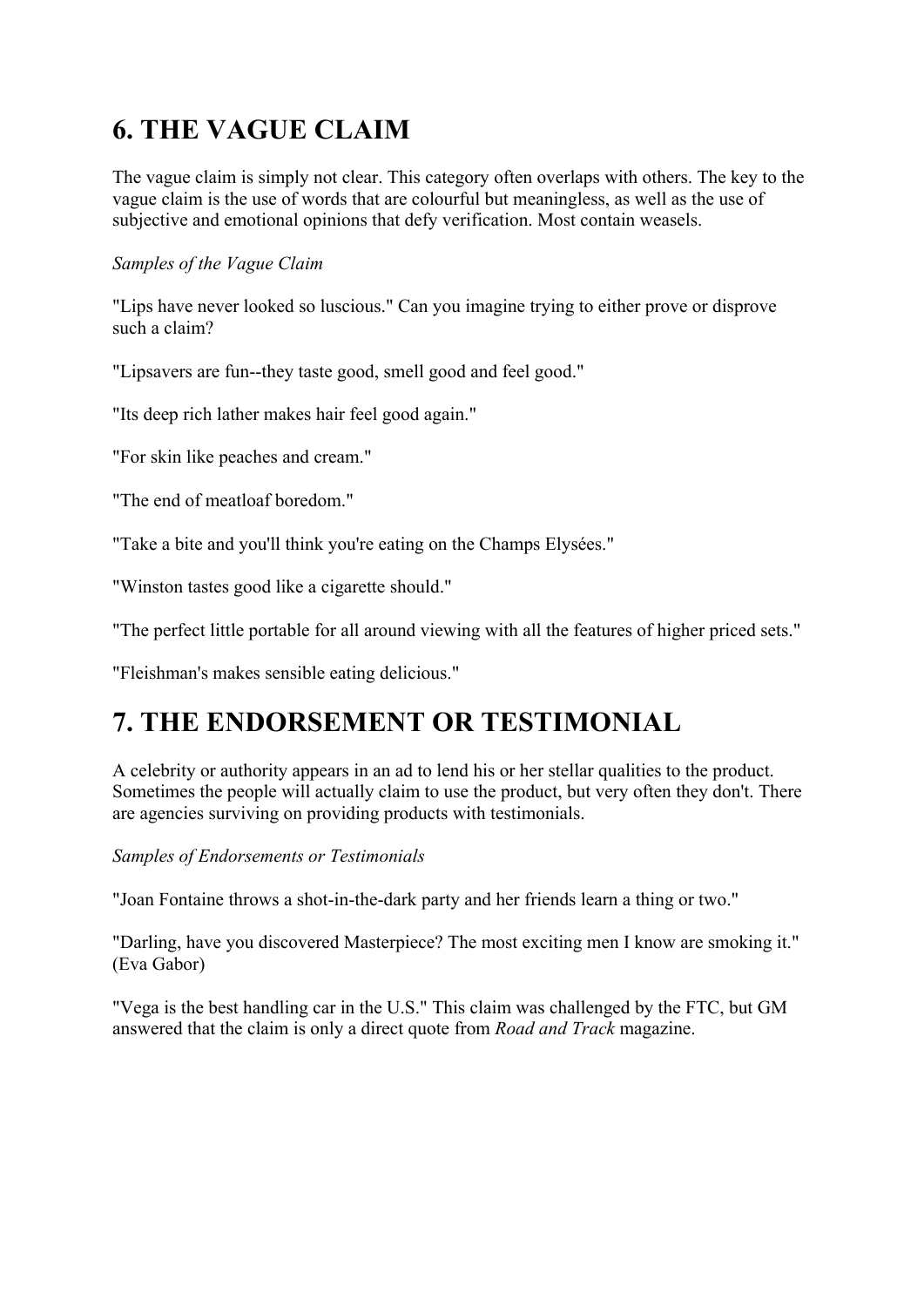# **8. THE SCIENTIFIC OR STATISTICAL CLAIM**

This kind of ad uses some sort of scientific proof or experiment, very specific numbers, or an impressive sounding mystery ingredient.

*Samples of Scientific or Statistical Claims*

"Wonder Break helps build strong bodies 12 ways." Even the weasel "helps" did not prevent the FTC from demanding this ad be withdrawn. But note that the use of the number 12 makes the claim far more believable than if it were taken out.

"Easy-Off has 33% more cleaning power than another popular brand." "Another popular brand" often translates as some other kind of oven cleaner sold somewhere. Also the claim does not say Easy-Off works 33% better.

"Special Morning--33% more nutrition." Also an unfinished claim.

"Certs contains a sparkling drop of Retsyn."

"ESSO with HTA."

"Sinarest. Created by a research scientist who actually gets sinus headaches."

### **9. THE "COMPLIMENT THE CONSUMER" CLAIM**

This kind of claim butters up the consumer by some form of flattery.

*Samples of the "Compliment the Consumer" Claim*

"We think a cigar smoker is someone special."

"If what you do is right for you, no matter what others do, then RC Cola is right for you."

"You pride yourself on your good home cooking...."

"The lady has taste."

"You've come a long way, baby."

### **10. THE RHETORICAL QUESTION**

This technique demands a response from the audience. A question is asked and the viewer or listener is supposed to answer in such a way as to affirm the product's goodness.

*Samples of the Rhetorical Question*

"Plymouth--isn't that the kind of car America wants?"